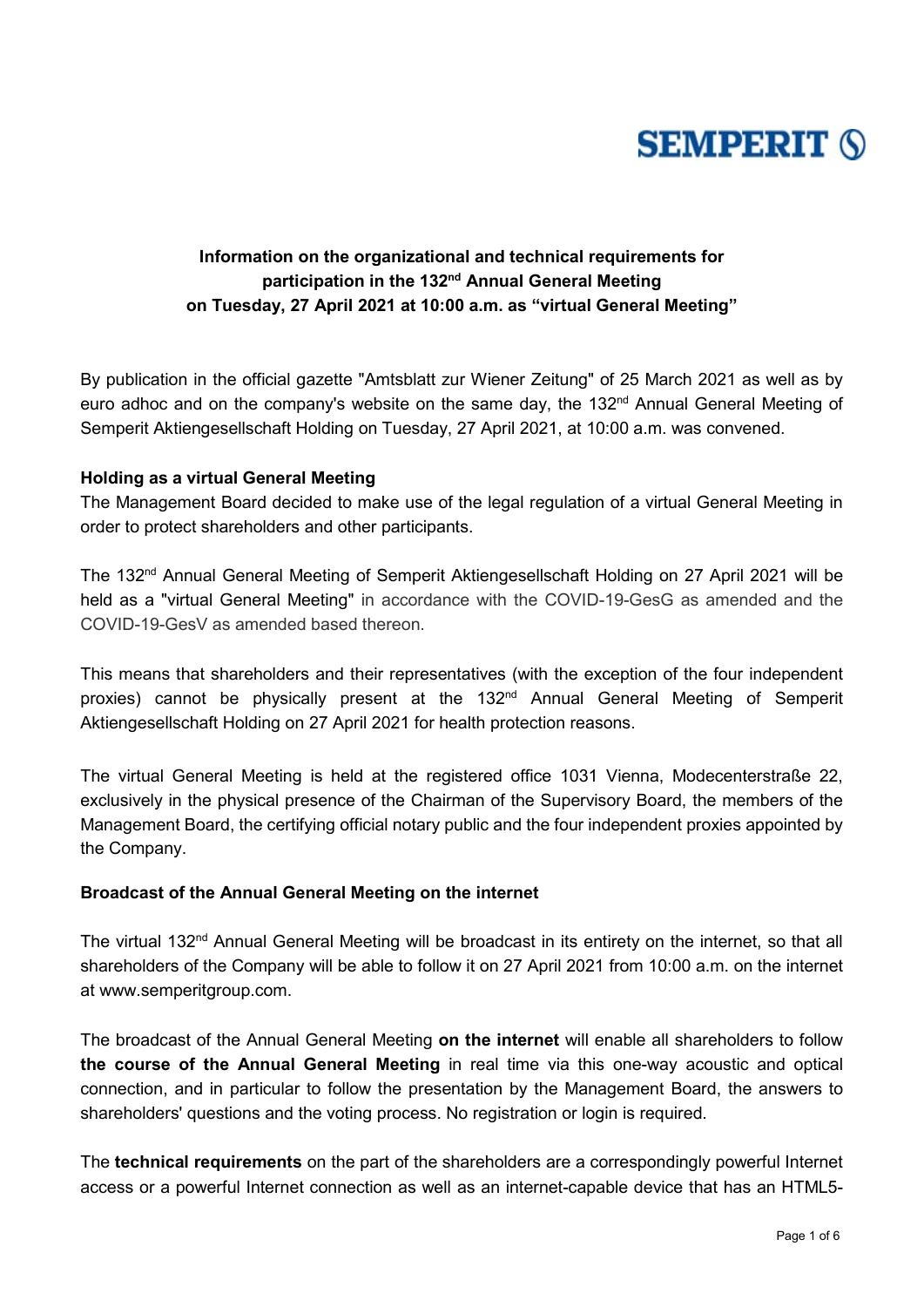## **SEMPERIT (S)**

enabled Internet browser with activated Javascript and is capable of playing back the transmission in sound and video (e.g. computer, notebook, tablet, smartphone, etc.).

Communication with the Company is not possible either via the Internet or by telephone, but only as described under "**Shareholders' right to information and speech contributions**" below.

### **Exercise of the right to vote as well as the right to submit a motion and objection only by independent proxies**

**A motion, the casting of votes and the raising of an objection** at this virtual General Meeting of Semperit Aktiengesellschaft Holding on 27 April 2021 can **only be made**, in accordance with Section 3 para 4 COVID-19-GesV, **by one** of the following **independent proxies** who is independent of the Company and whose costs are borne by the Company.

Every shareholder who is entitled to attend the Annual General Meeting and has provided the Company with evidence of this in accordance with the provisions of the invitation (see item IV of the Invitation) is entitled to appoint one of the independent proxies listed below **to exercise the right to vote, to make proposals and to object**.

- (i) Florian Beckermann, Dipl. VW, Dipl. Jur., LL.M., IVA 1130 Vienna, Feldmühlgasse 22 Tel: +43 1 876 33 43-30 E-Mail-Adresse: [vollmacht.semperit.beckermann@computershare.de](mailto:vollmacht.semperit.beckermann@computershare.de)
- (ii) Attorney at law Dr. Verena Brauner, IVA 1120 Vienna, Hetzendorfer Straße 71 Tel +43 1 3050291 E-Mail-Address: [vollmacht.semperit.brauner@computershare.de](mailto:vollmacht.semperit.brauner@computershare.de)
- (iii) Attorney at law Dr. Paul Fussenegger 1010 Vienna, Rotenturmstraße 12/6 Tel: + 43 1 2351001 E-Mail-Address: [vollmacht.semperit.fussenegger@computershare.de](mailto:vollmacht.semperit.fussenegger@computershare.de)
- (iv) Attorney at law Dr. Ulla Reisch c/o Urbanek, Lind, Schmied, Reisch Rechtsanwälte OG 1030 Vienna, Landstraßer Hauptstraße 1a, Ebene 7/Top 09 Tel +43 1 212 55 00 E-Mail-Address: [vollmacht.semperit.reisch@computershare.de](mailto:vollmacht.semperit.reisch@computershare.de)

For the appointment of these independent proxies, a **mandatory proxy form** as well as a form for the revocation of proxy are available on the Company's **website** at [www.semperitgroup.com.](http://www.semperitgroup.com/)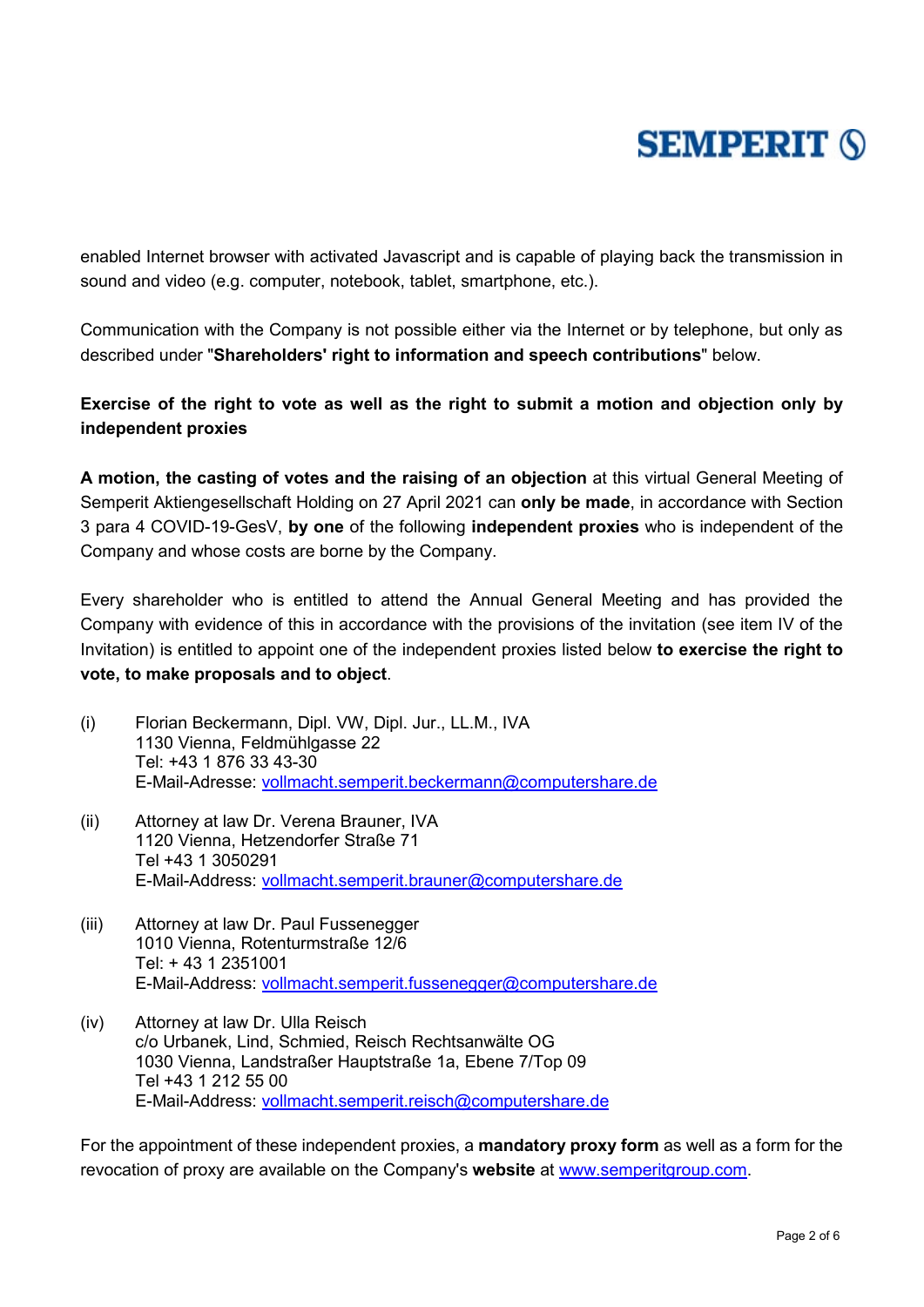# **SEMPERIT (S)**

For the **verification of your identity as a shareholder,** we request that you indicate in the designated field of the proxy form **the E-mail address** you will **use to send instructions, motions or objections** to the independent proxy **or** to **ask questions and make speech contributions** to the Company. Questions, speeches and instructions from this E-mail address will be attributed to you as a shareholder.

In your interest, **proxies** should be received no later than **22 April 2021, 04:00 p.m. Vienna Time,** using one of the communication channels below:

Powers of proxies to the independent proxies can be sent **by E-mail to the above address of the person you have chosen**. This method of transmission gives the independent proxy you have chosen direct access to the power of proxy.

In addition, the following communication channels and addresses are available for the transmission of proxies:

**By mail or courier**: Semperit AG Holding Att. Judit Helenyi 1031 Wien, Modecenterstr. 22

By credit institutions according to Section 114 para 1 sentence 4 of the Austrian Stock Corporations Act (AktG) also possible **via SWIFT:**

> BIC COMRGB2L (Message Type 598, stating ISIN AT0000785555 in the text).

A personal transmission of the power of proxy at the place of the Annual General Meeting is expressly excluded.

When **authorizing another person**, please note that an effective **chain of proxy** (sub-proxy) must ensure that one of the four independent proxies is authorized to exercise the right to vote, the right to make proposals and the right to object at the Annual General Meeting itself. The authorization of a person other than one of the four independent proxies to exercise these rights in the Annual General Meeting is not possible within the meaning of Section 3 para 4 COVID-19-GesV. However, it is permissible to **authorize other persons to exercise** other rights, in particular **the right to information and the right to speak**.

The above provisions on the granting of the proxy shall apply mutatis mutandis to the revocation of the proxy. If the proxy is revoked after **23 April 2021, 4:00 p.m. Vienna Time**, we recommend sending the revocation by E-mail to the independent proxy concerned, as otherwise a timely receipt cannot be guaranteed.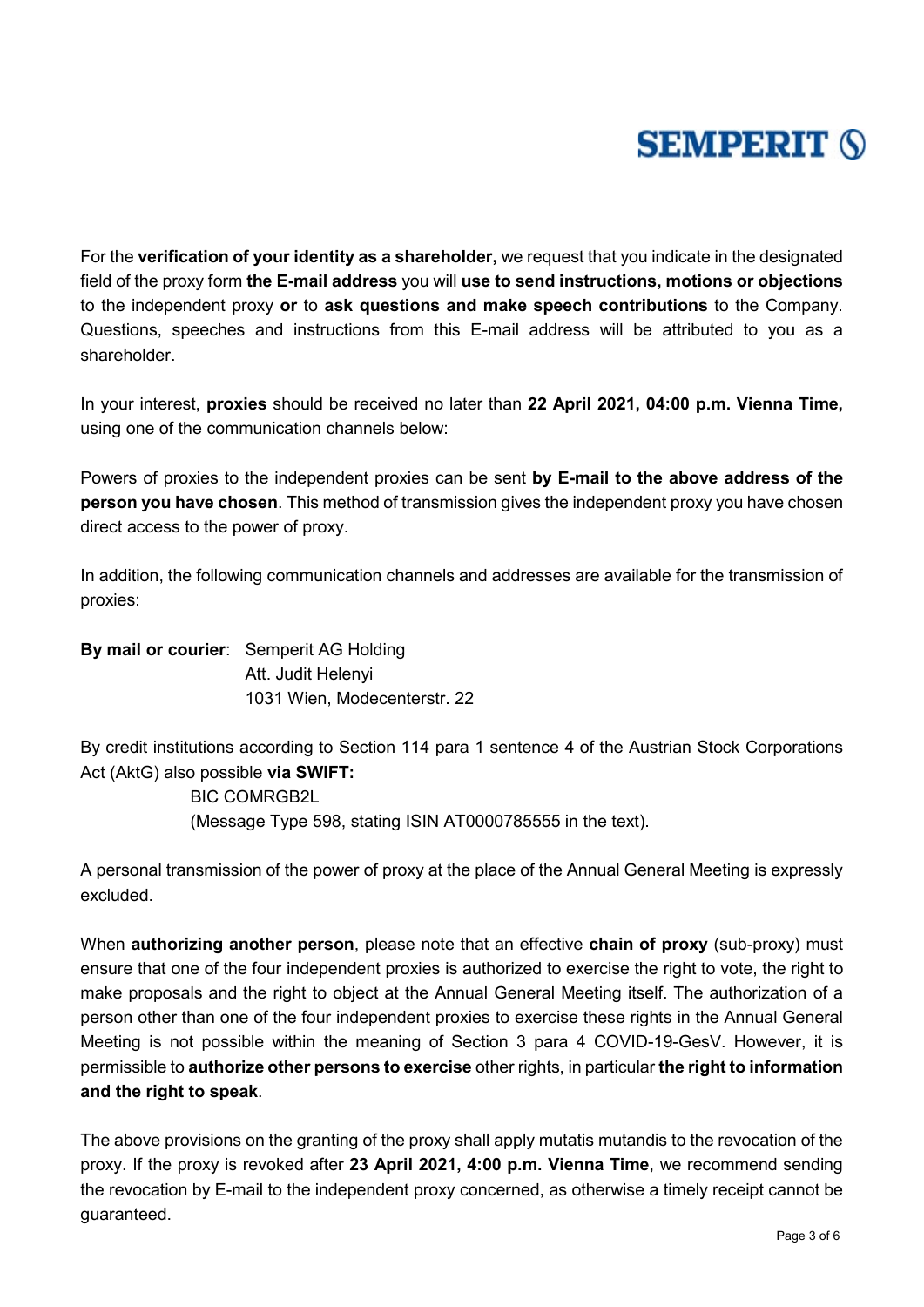# **SEMPERIT (S)**

#### **Instructions to the independent proxies**

The independent proxies will only exercise the right to vote, the right to make motions and the right to object by giving instructions. If there are no instructions for a resolution proposal, the independent proxy will abstain from voting. The independent proxy will also abstain from voting on motions for resolutions for which unclear instructions have been issued (e.g. simultaneously YES or NO regarding the same motion for resolution).

Shareholders are requested to give their instructions to the elected independent proxy in the section of the proxy form provided for this purpose, which will be available on the Company's website at **[www.semperitgroup.com](http://www.semperitgroup.com/)** from **06 April 2021** at the latest, but probably already from **25 March 2021**. A form for issuing instructions together with the proxy form is available on the Company's website at **[www.semperitgroup.com](http://www.semperitgroup.com/)**. We kindly ask you to send the voting instructions **by E-mail** to the above address of the independent proxy you have chosen. This method of transmission gives the independent proxy you have chosen direct access to the voting instructions.

The **instructions may be** issued **together with the proxy or at a later date.** Instructions for exercising the right to vote, the right to make motions and the right to object can be issued before or **during the Annual General Meeting up to the** time determined **by the Chairman** in each case. Until such time, the shareholders have the opportunity to amend instructions already issued or to issue new instructions.

Since the independent proxies cannot be reached by telephone **during the Annual General Meeting**  in view of the possible large number of simultaneous contact attempts, **exclusively** the communication medium E-mail **to the E-mail address of your independent proxy specified above** should be **used** for communication.

In each E-mail, the person of the shareholder (name/company, date of birth/company register number of the shareholder) must be named and the conclusion of the declaration must be made recognizable by reproducing the signature or otherwise, e.g. by stating the name/company (Section 13 para 2 Austrian Stock Corporations Act).

In order to enable the independent proxy to determine the identity of and correspondence with the deposit confirmation, we would kindly ask you in this case to also indicate your deposit number in the E-mail.

Please note that it may be necessary to **interrupt** the **virtual Annual General Meeting for a short time** in order to securely process the shareholders' instructions to the independent proxies received during the Annual General Meeting.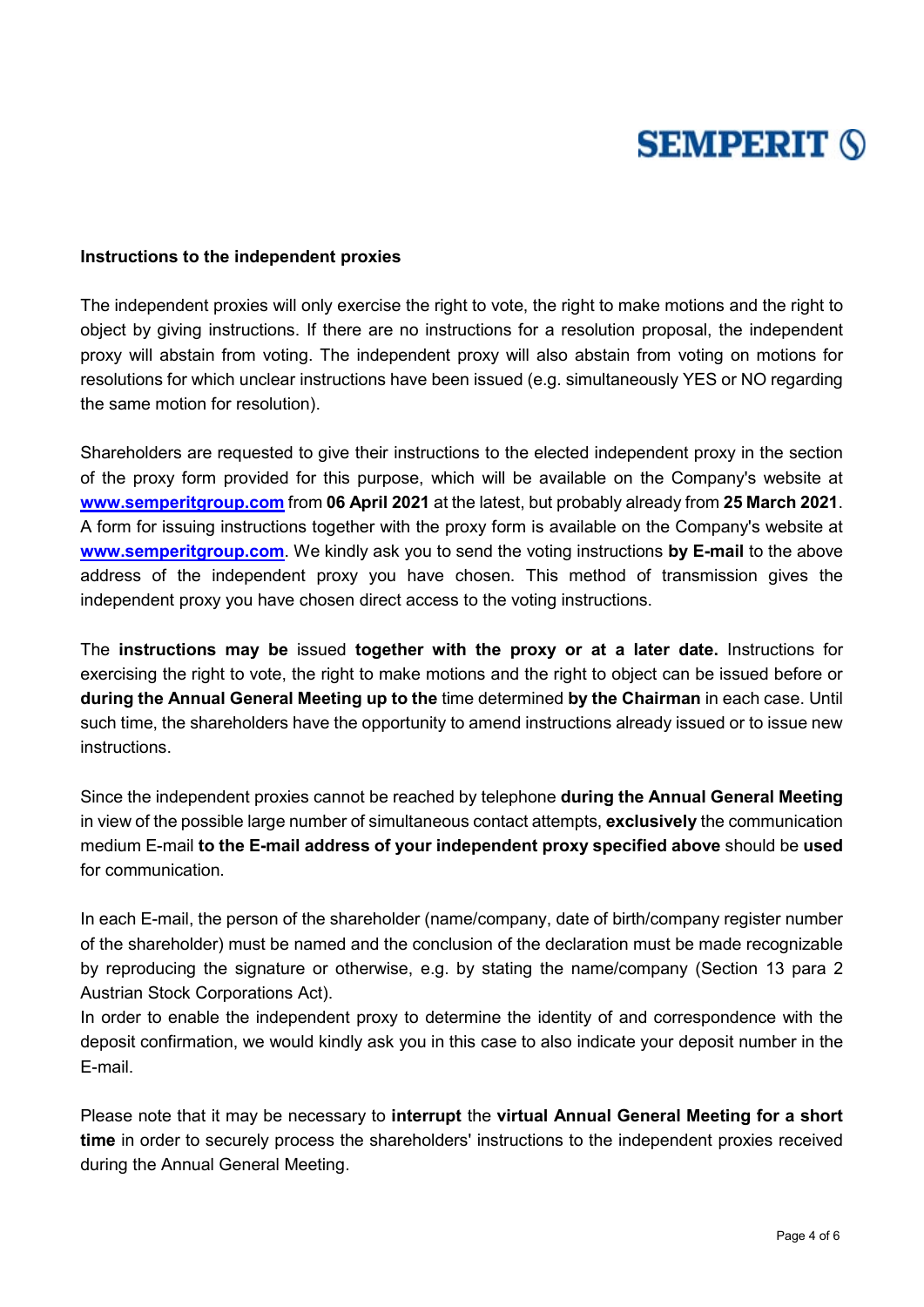

#### **Shareholders' right to information and speech contributions**

Each shareholder is to be provided with information on the company's affairs at the Annual General Meeting on request, insofar as this is necessary for the proper assessment of an agenda item.

The **right of information and the right to speak** can **only** be exercised **by electronic mail by sending an E-mail exclusively** to the E-mail address provided for this purpose **[Fragen.HV2021@semperitgroup.com](mailto:Fragen.HV2021@semperitgroup.com)**, provided that the shareholders have submitted a deposit certificate within the meaning of Section 10a of the Austrian Stock Corporations Act (AktG) and have authorized an independent proxy. Please use the **question form**, which will be available on the Company's website at www.semperitgroup.com from **06 April 2021** at the latest, but probably already from **25 March 2021** and attach the completed and signed form to the E-mail as an attachment.

If you send your questions or speech contributions **without using the question form**, the **person of the shareholder** (name/company name, date of birth/company register number of the shareholder) **must** be stated and the conclusion of the declaration must be made recognizable by **reproducing the signature** or otherwise, e.g. by stating the name/company name (Section 13 para 2 of the Austrian Stock Corporations Act). In order to enable the company to **establish** the **identity of** and correspondence with the deposit confirmation, we kindly **ask** you to also **indicate** your **deposit number** in the E-mail in this case.

If the right to information and/or the right to speak is exercised by an authorized representative, proof of authorization must also be provided in text form. Please note that the **independent proxies cannot** be **authorized to exercise the right to information and/or the right to speak.**

Shareholders are **requested to** submit **their questions in text form in advance of the Annual General Meeting by E-mail to** [Fragen.HV2021@semperitgroup.com](mailto:Fragen.HV2021@semperitgroup.com) in good time so that they reach the Company by 22 April 2021 at the latest. This will enable the Company to prepare as accurately as possible and to answer the questions you ask as quickly as possible. In this way, the time efficiency is maintained in the interest of all participants who wish to follow the Annual General Meeting from the beginning to the voting process.

**During the Annual General Meeting,** shareholders also have the opportunity to submit their questions and speech contributions electronically to the Company, **exclusively in text form by Email directly to the** Company's **E-mail address** [Fragen.HV2021@semperitgroup.com.](mailto:Fragen.HV2021@semperitgroup.com) Please note that **the Chairman** may **set time limits** for this **during the Annual General Meeting.** 

With this in mind, the Chairman may, if necessary, order and expressly point out that the shareholders' written statements, if their reading out is requested, may not exceed a certain volume. If this scope is exceeded, the Chairman or the Management Board member who reads out the shareholder's request